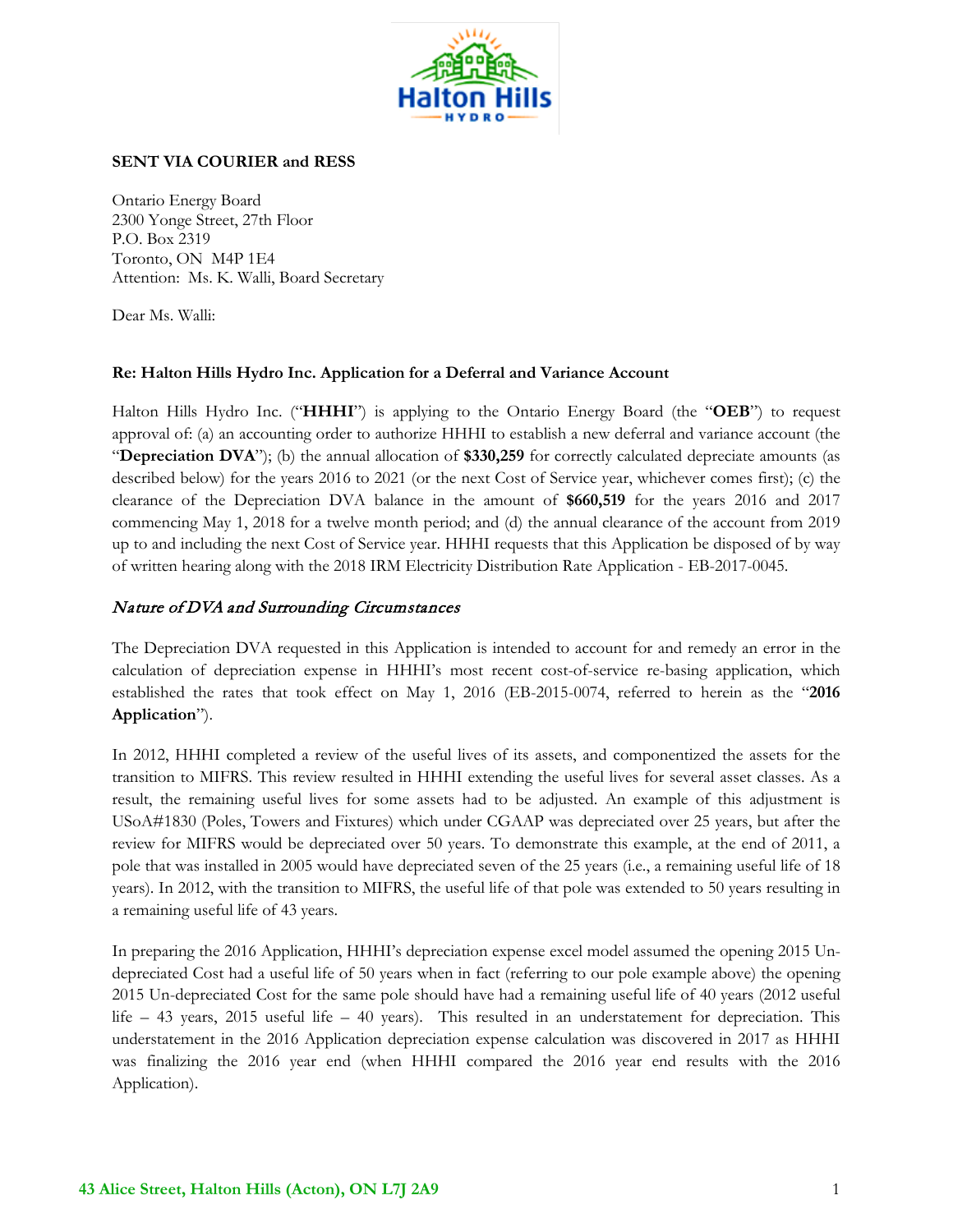

The understatement of depreciation has resulted in HHHI incurring depreciation expenses significantly greater than the amount included in the 2016 Application and HHHI's current revenue requirement, resulting in an annual deficiency of **\$330,259**. A summary of the understatement of depreciation, revenue deficiency and revenue requirement, is presented in Appendix A, Tables A1, A2 and A3 respectively. Table A1 shows depreciation amounts included in the 2016 Application, together with the corrected amounts. Table A2 shows the revenue deficiency of \$330,259. The revenue requirement of \$330,259 related to the depreciation understatement that HHHI proposes to record in the requested Depreciation DVA is shown in Table A3.

HHHI believes that recording and recovering the corrected depreciation amounts through the use of the requested Depreciation DVA is appropriate in the circumstances, for three reasons:

Firstly, HHHI submits that the requested Depreciation DVA should be approved on the basis that it would reflect the true depreciation that HHHI must recognize each year in accordance with modified IFRS. This depreciation understatement is an amount that should have been included in the determination of HHHI's revenue requirement and to leave the understatement uncorrected would severely impair HHHI's ability to earn a fair return for the distribution of electricity.

Secondly, under the OEB's current rate-setting framework, a regulatory review may be triggered if a distributor's earnings are outside of a dead band of  $+/-300$  basis points from the OEB-approved return on equity. The understatement of depreciation, if left uncorrected, will result in HHHI being perilously close to triggering such a regulatory review every year until its next re-basing application. In other words, HHHI knows that at the beginning of its fiscal year, the understatement of depreciation puts HHHI very close to under-earning by 300 basis points. Rather than wait for the regulatory review to be triggered, HHHI is seeking to address the issue now.

Thirdly, the understatement of depreciation is equivalent to 3.03% of the approved 2016 Revenue Requirement of \$10,913,136 which is material. It is not feasible to mitigate this understatement without material negative impact to customers and service quality standards. Attempts to defer such significant costs in order to manage the understatement of depreciation will impact the efficient operation of the utility.

### DVA Mechanics and Clearance

HHHI proposes that the Depreciation DVA have an effective date of May 1, 2016, which corresponds to the effective date of the rates proposed in the 2016 Application and approved by the OEB's Decision and Rate Order, dated March 24, 2016.

The Depreciation DVA will be managed by HHHI in the same manner as other existing DVAs. The Depreciation DVA will be updated monthly. HHHI will not charge interest on this DVA account. Balances will be reported to the OEB as part of the annual reporting process.

HHHI is also requesting that the balance in the DVA for year 2016-17 (i.e., the period from January 1, 2016 to December 31, 2017) be cleared over a 12-month period commencing May 1, 2018. Appendix B shows the calculation of the applicable rate riders (Table B1) and bill impacts (Table B2) related to the depreciation understatement that HHHI proposes to record in the requested Depreciation DVA. As noted in the second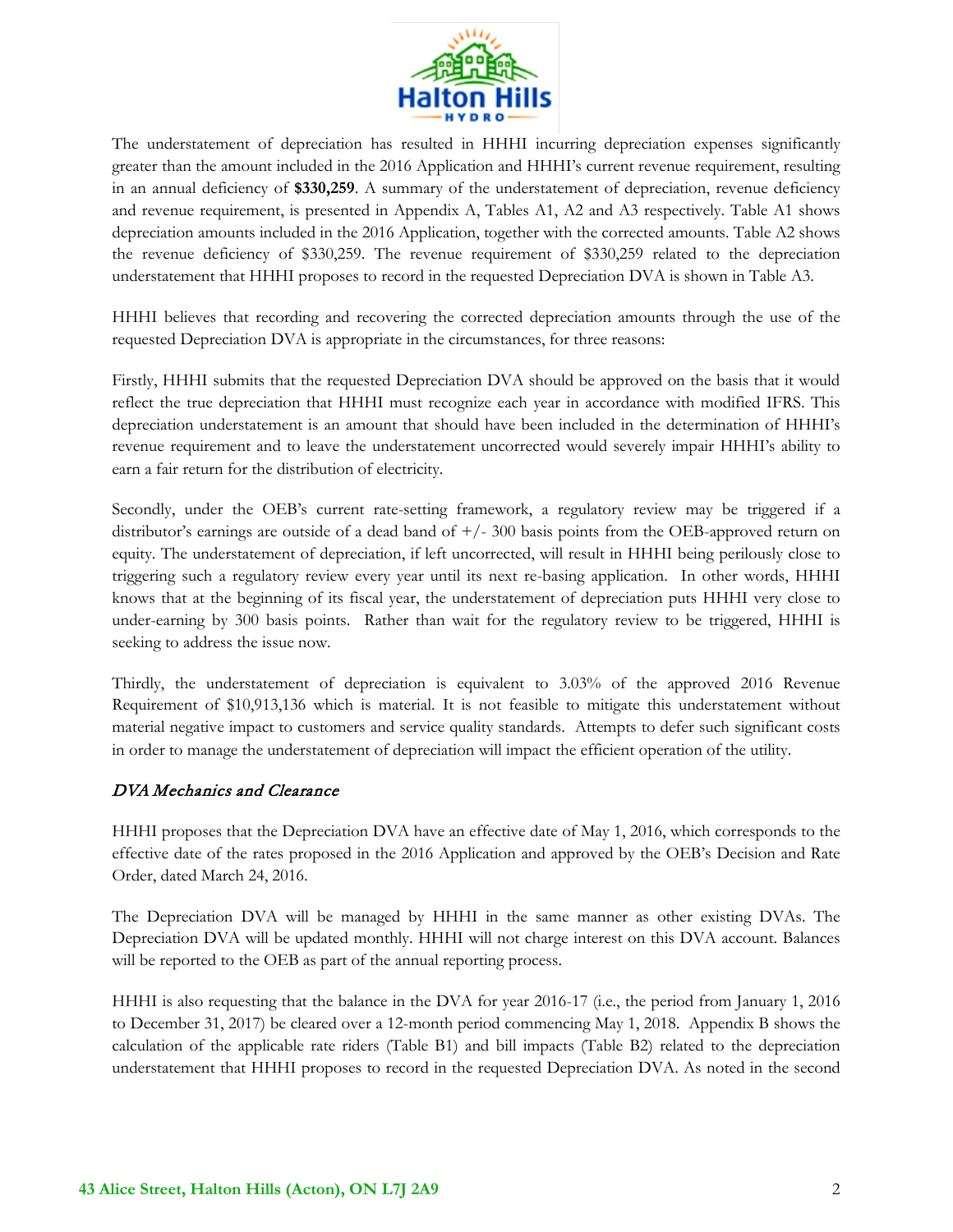

last column of Table B2, the bill impacts are modest. Future clearances of single year DVA balances will be even smaller.

By copy of this letter, we are advising the intervenors in our last re-basing proceeding. If you have any questions or would like to discuss, please do not hesitate to contact us.

Yours very truly,

*(Original signed)*

Arthur Skidmore President and CEO

Cc: Intervenors in EB-2015-0074 D. Smelsky and R. Baichan (HHHI) R. King (Osler, Hoskin & Harcourt LLP)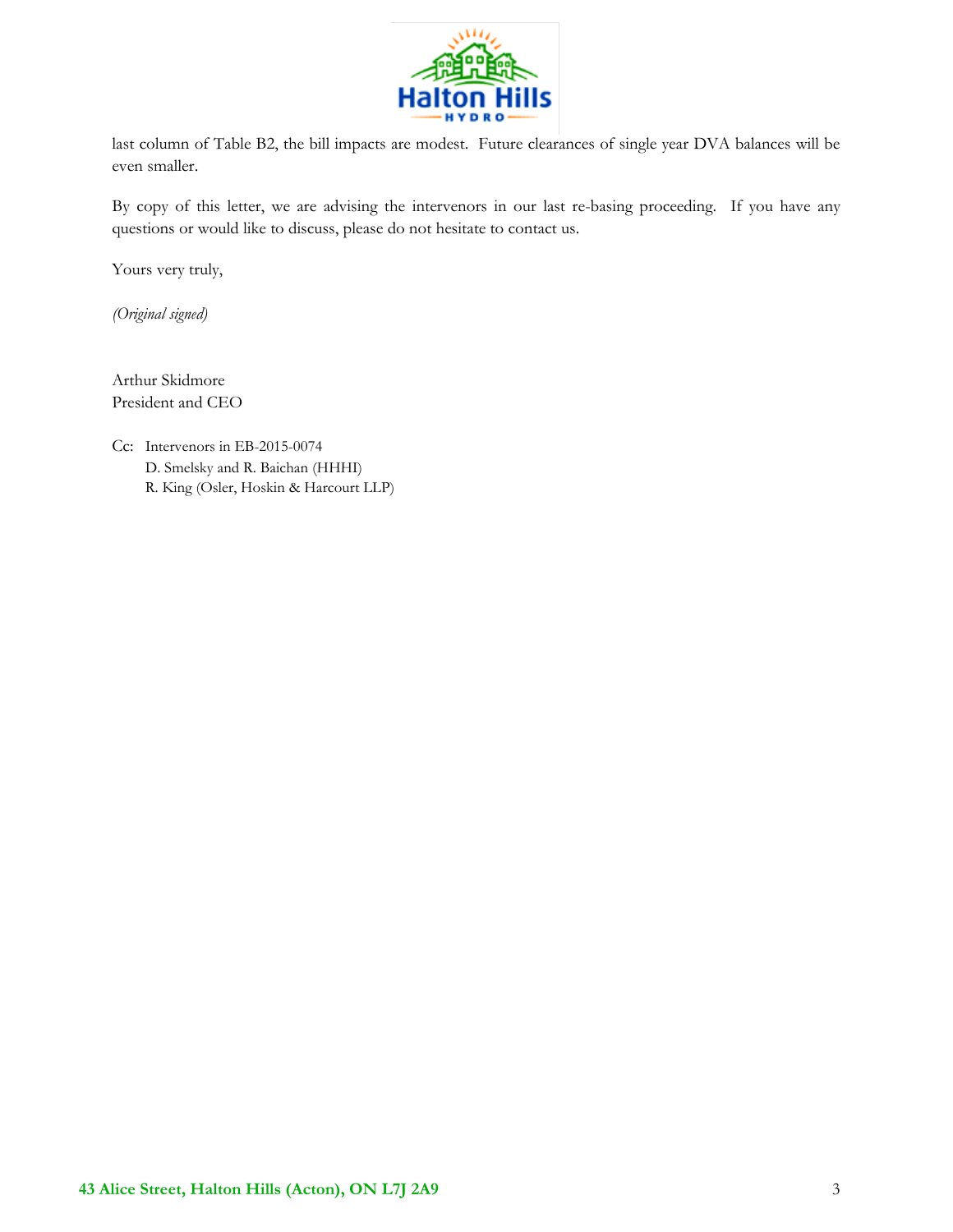

**Table A1 – 2016 Approved Cost of Service vs. 2016 Correctly Calculated** compares the depreciation amounts approved in the 2016 Application and the depreciation amounts, correctly calculated, that should have been included in the 2016 Application.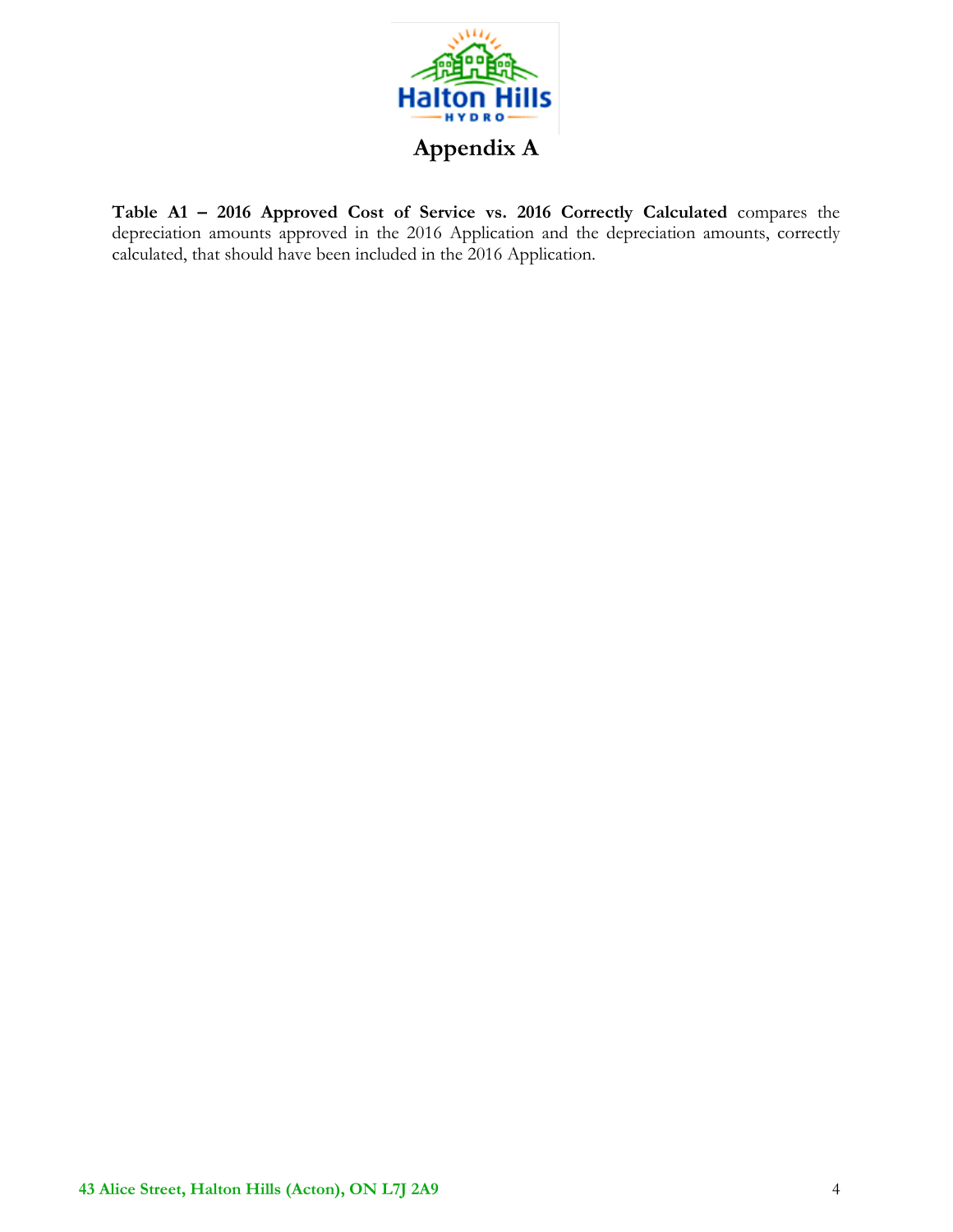

# **Table A1 - 2016 Approved Cost of Service vs. 2016 Correctly Calculated**

| <b>CCA</b><br><b>Class</b> | OEB  | Description                                                      | 2016<br>Approved<br>Cost of<br><b>Service</b><br>Depreciation | 2016<br>Depreciation<br>Correctly<br>Calculated | Variance: 2016<br><b>Approved Cost</b><br>of Service vs.<br>2016 Correctly<br>Calculated |
|----------------------------|------|------------------------------------------------------------------|---------------------------------------------------------------|-------------------------------------------------|------------------------------------------------------------------------------------------|
| 12                         | 1611 | Computer Software                                                | 21,512                                                        | 104,559                                         | (83,047)                                                                                 |
| N/A                        | 1805 | Land                                                             |                                                               |                                                 |                                                                                          |
| CEC                        | 1806 | Land Rights                                                      |                                                               |                                                 |                                                                                          |
| 47                         | 1808 | Buildings and Fixtures                                           |                                                               |                                                 | $\sim$                                                                                   |
| 13                         | 1810 | Leasehold Improvements                                           |                                                               |                                                 |                                                                                          |
| 47                         | 1815 | Transformer Station Equipment - Normally Primary<br>above 50 kV  |                                                               |                                                 |                                                                                          |
| 47                         | 1820 | Distribution Station Equipment - Normally Primary<br>below 50 kV | 93,129                                                        | 108,053                                         | (14, 924)                                                                                |
| 47                         | 1825 | Storage Battery Equipment                                        |                                                               |                                                 |                                                                                          |
| 47                         | 1830 | Poles, Towers and Fixtures                                       | 480,713                                                       | 510,071                                         | (29, 358)                                                                                |
| 47                         | 1835 | Overhead Conductors and Devices                                  | 231,467                                                       | 224,604                                         | 6,863                                                                                    |
| 47                         | 1840 | Underground Conduit                                              | 33,826                                                        | 30,646                                          | 3,180                                                                                    |
| 47                         | 1845 | Underground Conductors and Devices                               | 295,984                                                       | 285,731                                         | 10,252                                                                                   |
| 47                         | 1850 | Line Transformers                                                | 276,679                                                       | 342,836                                         | (66, 156)                                                                                |
| 47                         | 1855 | Services                                                         | 13,302                                                        | 4,536                                           | 8,767                                                                                    |
| 47                         | 1860 | Meters                                                           | 164,802                                                       | 177,926                                         | (13, 124)                                                                                |
| N/A                        | 1865 | Other Installations on Customer's Premises                       |                                                               |                                                 |                                                                                          |
| N/A                        | 1905 | Land                                                             | $\frac{1}{2}$                                                 |                                                 | L,                                                                                       |
| CEC                        | 1906 | Land Rights                                                      |                                                               |                                                 |                                                                                          |
| 47                         | 1908 | Buildings and Fixtures                                           | 70,992                                                        | 89,287                                          | (18,295)                                                                                 |
| 13                         | 1910 | Leasehold Improvements                                           |                                                               |                                                 |                                                                                          |
| $\,$ 8 $\,$                | 1915 | Office Furniture and Equipment                                   | 42,445                                                        | 59,282                                          | (16, 837)                                                                                |
| 50                         | 1920 | Computer Equipment - Hardware                                    | 20,333                                                        | 57,296                                          | (36, 962)                                                                                |
| 10                         | 1930 | Transportation Equipment                                         | 173,580                                                       | 174,708                                         | (1, 128)                                                                                 |
| $\,$ 8 $\,$                | 1935 | Stores Equipment                                                 |                                                               |                                                 |                                                                                          |
| $\,$ 8 $\,$                | 1940 | Tools, Shop and Garage Equipment                                 | 39,902                                                        | 52,111                                          | (12,209)                                                                                 |
| $\,$ 8 $\,$                | 1945 | Measurement and Testing Equipment                                | $\overline{a}$                                                |                                                 | $\qquad \qquad \blacksquare$                                                             |
| $\,$ 8 $\,$                | 1950 | Power Operated Equipment                                         |                                                               |                                                 |                                                                                          |
| $\,$ 8 $\,$                | 1955 | Communication Equipment                                          | 15,065                                                        | 49,901                                          | (34, 836)                                                                                |
| $\,$ 8 $\,$                | 1960 | Miscellaneous Equipment                                          |                                                               |                                                 |                                                                                          |
| 47                         | 1970 | Load Management Controls - Customer Premises                     | $\overline{a}$                                                |                                                 | $\bar{\phantom{a}}$                                                                      |
| 47                         | 1975 | Load Management Controls - Utility Premises                      |                                                               |                                                 |                                                                                          |
| 47                         | 1980 | System Supervisory Equipment                                     |                                                               |                                                 |                                                                                          |
| 47                         | 1985 | Sentinel Lighting Rentals                                        | ÷,                                                            |                                                 |                                                                                          |
| 47                         | 1990 | Other Tangible Property                                          | $\overline{a}$                                                |                                                 | ÷,                                                                                       |
| 47                         | 1995 | Contributions and Grants                                         |                                                               |                                                 |                                                                                          |
|                            | 2005 | Property under Capital Lease                                     |                                                               |                                                 |                                                                                          |
|                            |      | <b>Total before Work in Process</b>                              | 1,973,732                                                     | 2,271,546                                       | (297, 814)                                                                               |
|                            | 2070 | Other utility plant                                              |                                                               |                                                 |                                                                                          |
| <b>WIP</b>                 | 2055 | Work in Process                                                  |                                                               |                                                 |                                                                                          |
|                            |      | Total after Work in Process                                      | 1,973,732                                                     | 2,271,546                                       | (297, 814)                                                                               |
|                            |      | Less: Trucking                                                   | 173,580                                                       | 174,708                                         | (1,128)                                                                                  |
|                            |      | <b>Gross Depreciation</b>                                        | 1,800,152                                                     | 2,096,838                                       | (296, 686)                                                                               |
|                            |      | 1995 Contributed Capital/Deferred Revenue                        | (292,099)                                                     | (249,392)                                       | (42,707)                                                                                 |
|                            |      | Net Depreciation                                                 | 1,508,054                                                     | 1,847,446                                       | (339, 393)                                                                               |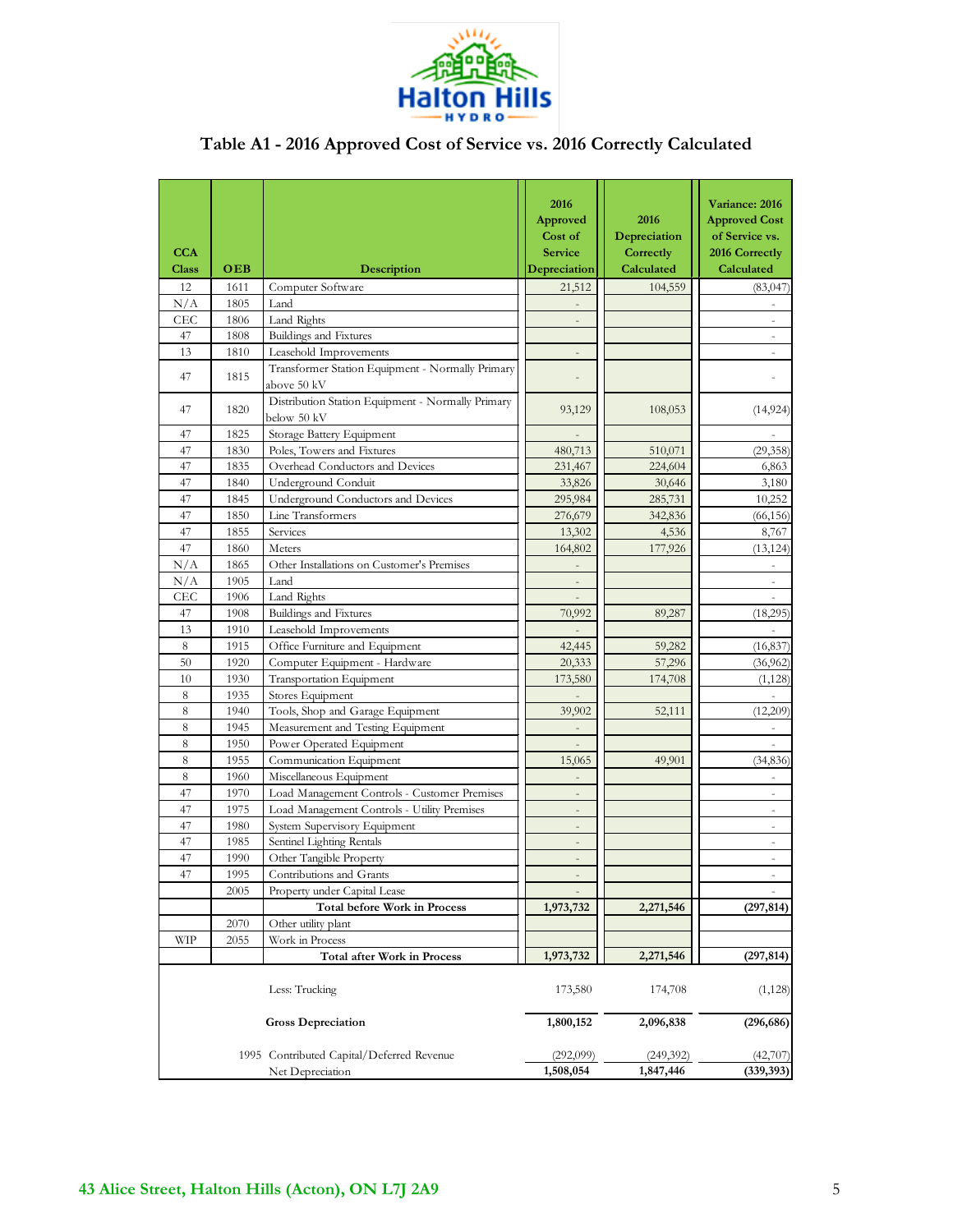

**Table A2 – Revenue Deficiency** shows the revenue deficiencies related to the depreciation understatement that HHHI proposes to record in the requested Depreciation DVA.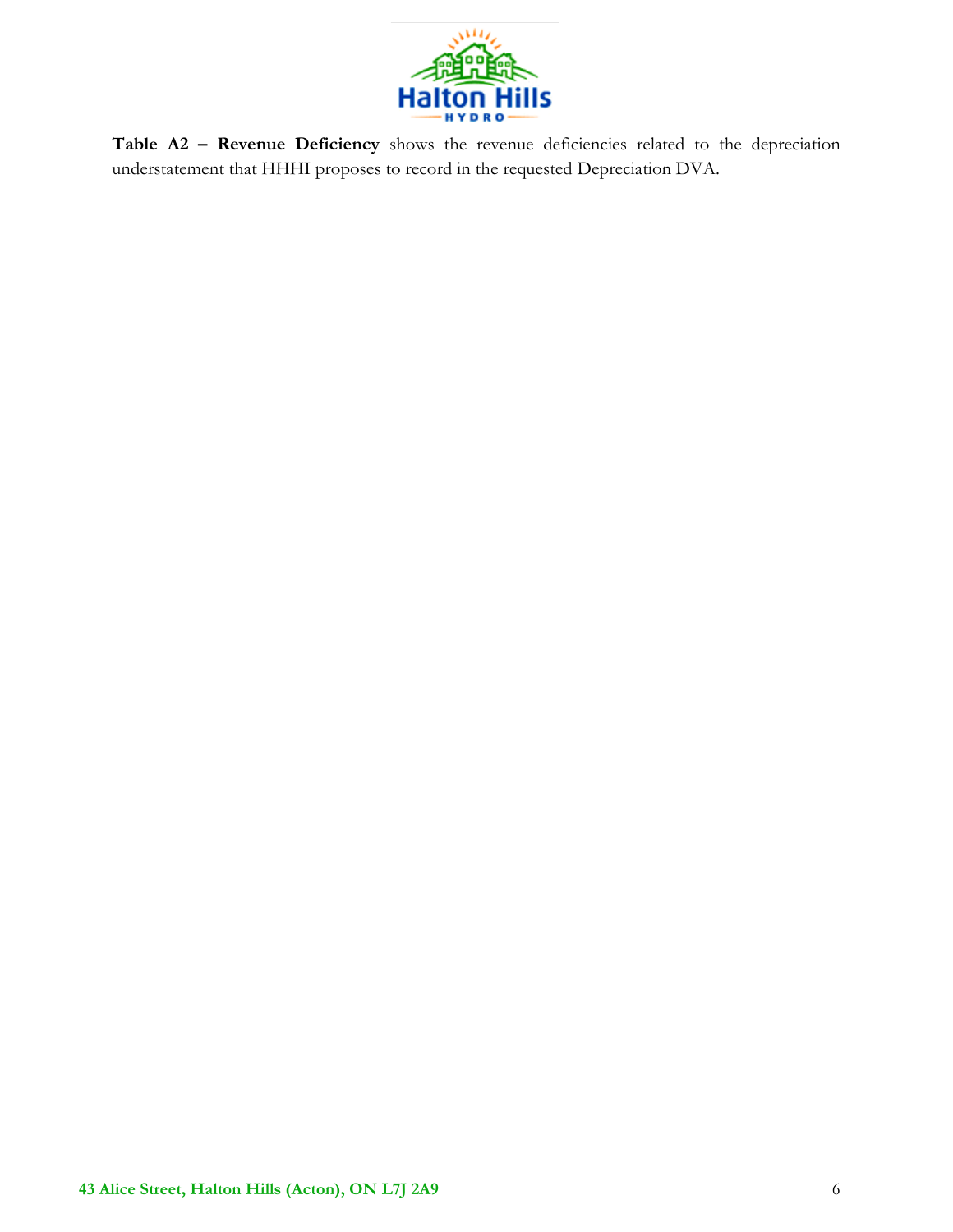

## **Table A2 – Revenue Deficiency**

|                                                               | 2016 Depreciation<br><b>Expense - Correctly</b><br>Calculated | 2016 Approved<br><b>Cost of Service</b> | Change                |
|---------------------------------------------------------------|---------------------------------------------------------------|-----------------------------------------|-----------------------|
| Description                                                   | 2016 Test - Required<br>Revenue                               | 2016 Test -<br><b>Required Revenue</b>  | Revenue<br>Deficiency |
| Revenue                                                       |                                                               |                                         |                       |
| Revenue Deficiency                                            | 1,122,150                                                     | 791,890                                 | 330,259               |
| Distribution Revenue                                          | 9,162,101                                                     | 9,162,101                               | $\boldsymbol{0}$      |
| Other Operating Revenue (Net)                                 | 959,144                                                       | 959,144                                 | $\boldsymbol{0}$      |
| <b>Total Revenue</b>                                          | 11,243,395                                                    | 10,913,135                              | 330,259               |
| <b>Costs and Expenses</b>                                     |                                                               |                                         |                       |
| Administrative & General, Billing & Collecting                | 4,265,793                                                     | 4,265,793                               | $\boldsymbol{0}$      |
| Operation & Maintenance                                       | 1,729,772                                                     | 1,729,772                               | $\overline{0}$        |
| Donations - LEAP                                              | 12,027                                                        | 12,027                                  | $\boldsymbol{0}$      |
| Depreciation & Amortization                                   | 1,847,446                                                     | 1,508,054                               | 339,393               |
| Property Taxes                                                | 104,440                                                       | 104,440                                 | $\boldsymbol{0}$      |
| Deemed Interest                                               | 1,032,286                                                     | 1,035,157                               | (2,871)               |
| <b>Total Costs and Expenses</b>                               | 8,991,764                                                     | 8,655,242                               | 336,522               |
| <b>Utility Income Before Income Taxes</b>                     | 2,251,631                                                     | 2,257,893                               | (6, 262)              |
| <b>Income Taxes:</b>                                          |                                                               |                                         |                       |
| Corporate Income Taxes                                        | $\theta$                                                      | $\boldsymbol{0}$                        | $\boldsymbol{0}$      |
| <b>Total Income Taxes</b>                                     | $\boldsymbol{0}$                                              | $\boldsymbol{0}$                        | $\boldsymbol{0}$      |
|                                                               |                                                               |                                         |                       |
| <b>Utility Net Income</b>                                     | 2,251,631                                                     | 2,257,893                               | (6,262)               |
|                                                               |                                                               |                                         |                       |
| <b>Income Tax Expense Calculation:</b>                        |                                                               |                                         |                       |
| Accounting Income                                             | 2,251,631                                                     | 2,257,893                               | (6,262)               |
| Tax Adjustments to Accounting Income                          | (4,060,068)                                                   | (4,400,588)                             | 340,520               |
| Taxable Income                                                | (1,808,436)                                                   | (2,142,695)                             | 334,259               |
| Income tax expense before credits                             | $\boldsymbol{0}$                                              | $\boldsymbol{0}$                        | $\boldsymbol{0}$      |
| Credits                                                       | $\theta$                                                      | $\overline{0}$                          | $\theta$              |
| <b>Income Tax Expense</b>                                     | $\theta$                                                      | $\theta$                                | $\theta$              |
| Tax Rate Refecting Tax Credits                                | $0.00\%$                                                      | $0.00\%$                                | $0.00\%$              |
| <b>Actual Return on Rate Base:</b>                            |                                                               |                                         | $0.00\%$              |
| Rate Base                                                     | 61,252,210                                                    | 61,422,555                              | (170, 345)            |
|                                                               |                                                               |                                         | $\boldsymbol{0}$      |
| <b>Interest Expense</b>                                       | 1,032,286                                                     | 1,035,157                               | (2,871)               |
| Net Income                                                    | 2,251,631                                                     | 2,257,893                               | (6,262)               |
| Total Actual Return on Rate Base                              | 3,283,917                                                     | 3,293,050                               | (9, 133)              |
| <b>Actual Return on Rate Base</b>                             | 5.36%                                                         | 5.36%                                   | $0.00\%$              |
|                                                               |                                                               |                                         |                       |
| <b>Required Return on Rate Base:</b>                          |                                                               |                                         |                       |
| Rate Base                                                     | 61,252,210                                                    | 61,422,555                              | (170, 345)            |
| <b>Return Rates:</b>                                          |                                                               |                                         |                       |
| Return on Debt (Weighted)                                     | 2.81%                                                         | 2.81%                                   | $0.00\%$              |
| Return on Equity                                              | 9.19%                                                         | 9.19%                                   | $0.00\%$              |
|                                                               |                                                               |                                         |                       |
| Deemed Interest Expense                                       | 1,032,286                                                     | 1,035,157                               | (2,871)               |
| Return On Equity                                              | 2,251,631                                                     | 2,257,893                               | (6, 262)              |
| <b>Total Return</b>                                           | 3,283,917                                                     | 3,293,050                               | (9, 133)              |
| <b>Expected Return on Rate Base</b>                           | 5.36%                                                         | 5.36%                                   | $0.00\%$              |
| <b>Revenue Deficiency After Tax</b>                           | 0                                                             | 0                                       | 0                     |
| <b>Revenue Deficiency Before Tax</b>                          | $\bf{0}$                                                      | 0                                       | $\bf{0}$              |
|                                                               |                                                               |                                         |                       |
| Tax Exhibit                                                   | 2016                                                          | 2016                                    | Change                |
|                                                               |                                                               |                                         |                       |
| Deemed Utility Income<br>Tax Adjustments to Accounting Income | 2,251,631<br>(4,060,068)                                      | 2,257,893<br>(4,400,588)                | (6,262)<br>340,520    |
| Taxable Income prior to adjusting revenue to PILs             | (1,808,436)                                                   | (2, 142, 695)                           | 334,259               |
| Tax Rate                                                      | $0.00\%$                                                      | $0.00\%$                                | $0.00\%$              |
| Total PILs before gross up before tax credits                 | 0                                                             | 0                                       | 0                     |
| Tax Credits                                                   | 0                                                             | 0                                       | 0                     |
| Total PILs before gross up after tax credits                  | $\bf{0}$                                                      | 0                                       | $\boldsymbol{0}$      |
| Grossed up PILs                                               | $\bf{0}$                                                      | $\boldsymbol{0}$                        | 0                     |
|                                                               |                                                               |                                         |                       |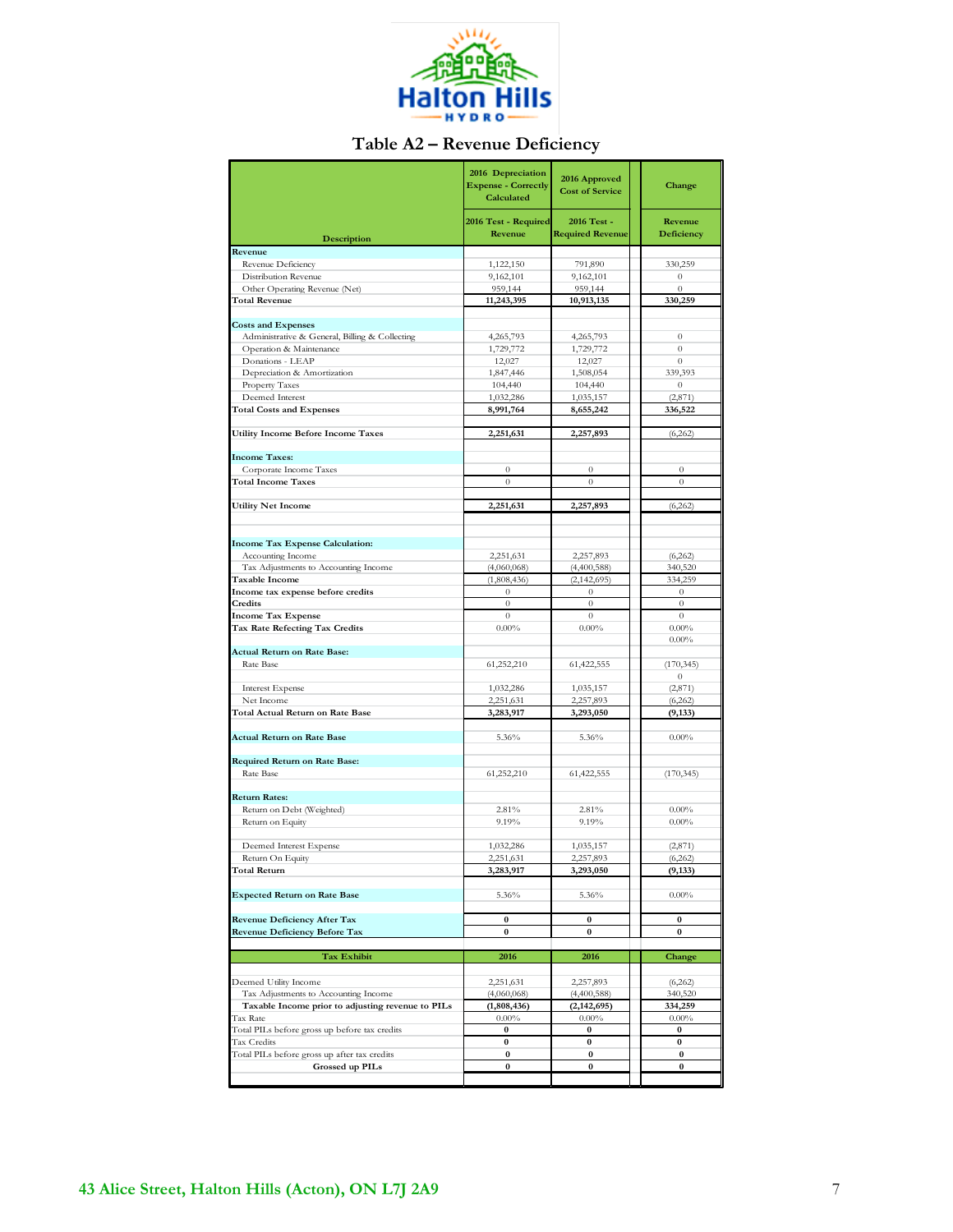

**Table A3 - Revenue Requirement** shows the revenue requirement related to the depreciation understatement that HHHI proposes to record in the requested Depreciation DVA.

| <b>Service Revenue Requirement</b> | Revenue<br>Requirement<br>with Correctly<br>Calculated<br>Depreciation<br><b>Expense</b> | 2016 Approved<br><b>Cost of Service</b><br>Revenue<br>Requirement | Change in<br>Revenue<br>Requirement |
|------------------------------------|------------------------------------------------------------------------------------------|-------------------------------------------------------------------|-------------------------------------|
| <b>OM&amp;A</b> Expenses           | 6,112,032                                                                                | 6,112,032                                                         |                                     |
| Amortization Expenses              | 1,847,446                                                                                | 1,508,054                                                         | 339,392                             |
| <b>Total Distribution Expenses</b> | 7,959,478                                                                                | 7,620,086                                                         | 339,392                             |
| Regulated Return On Capital        | 3,283,917                                                                                | 3,293,050                                                         | (9, 133)                            |
| PILs                               |                                                                                          |                                                                   |                                     |
| <b>Service Revenue Requirement</b> | 11,243,395                                                                               | 10,913,136                                                        | 330,259                             |

## **Table A3 - Revenue Requirement**